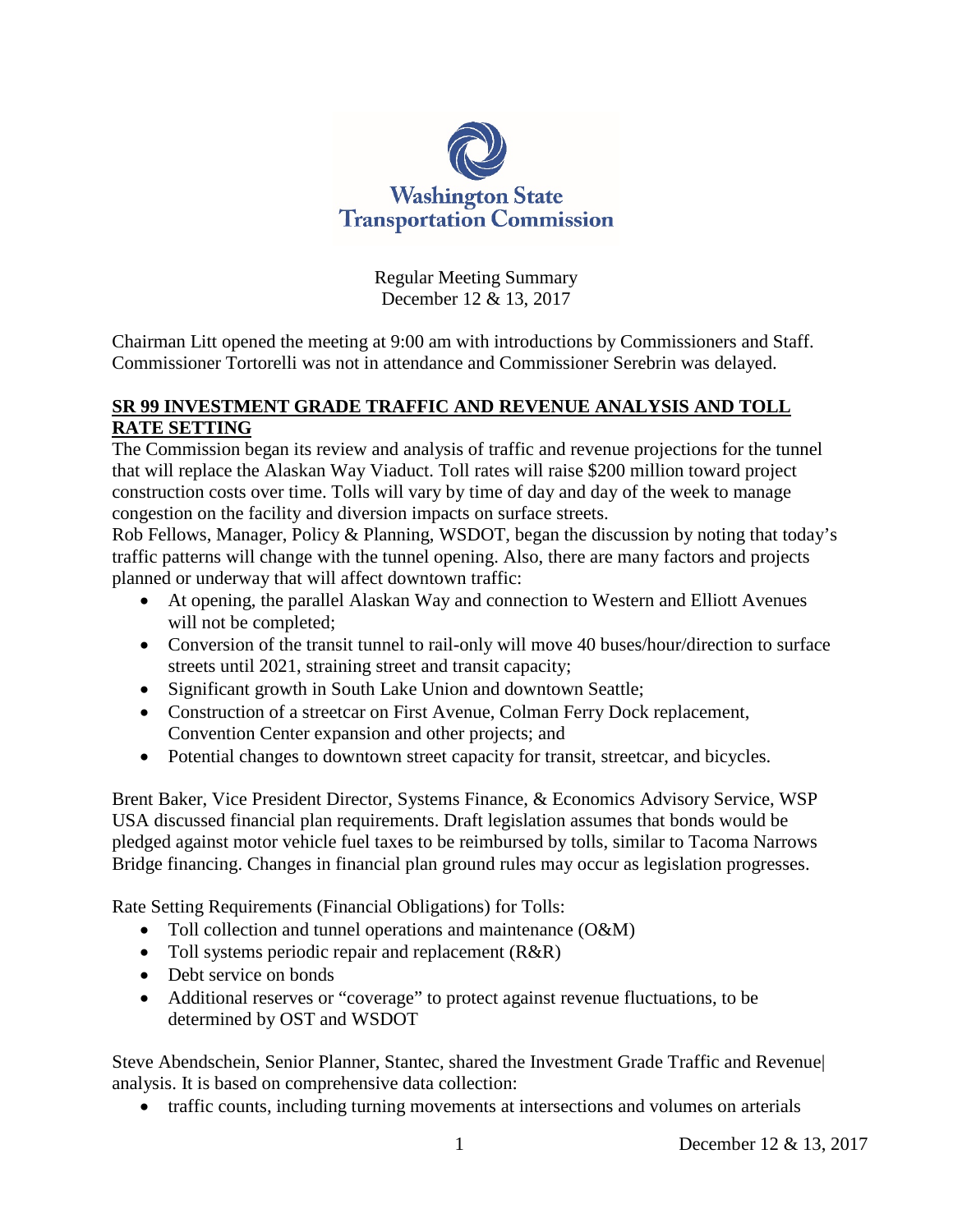- analysis of historical count data
- speed measurements using travel time runs and corridor speeds
- trip origins and destinations from regional surveys and corridor level "big data" sources
- socio-economic forecasts (population, households, and employment)

The analysis focused on 14 core districts serving as SR 99 catchment area. Socio-economic forecasts are higher than those used for the earlier ACTT study. It considers future highway and transit network conditions, including the closure of the 3rd Avenue transit tunnel to buses.

A two-tiered modeling structure uses the PSRC Regional Model as the basis for a Dynamic Traffic Assignment (DTA) model. Trip tables, modal splits, and trip characteristics are extracted from the regional model and incorporated into the DTA model. The DTA model simulates realistic congestion conditions and driver response to tolling. The Investment Grade work employs a more complex, toll choice component in the DTA model than previous ACTT work, which results in higher driver sensitivity to tolls. The model was calibrated for screen-line volumes, time of day patterns, speeds, and trip ends (origins /destinations).

Modeling included the following assumptions:

- No HOV exemptions
- Pay By Mail toll increment of \$2.00 (non-escalating)
- Pay By Plate fee of \$0.25 (non-escalating)
- No toll escalation (except in maximum revenue Scenario IG-2)
- 96 routine maintenance closures per year on nights and weekends
- Values of time are based on values from existing area toll facilities

The initial models considered the following toll rates:

Investment Grade 0 (Financial Plan):

- o Minimum Toll \$1.00
- 
- o Off-Peak \$1.50<br>
o AM Peak \$1.75 o AM Peak \$1.75<br>
o PM Peak \$2.50
- $O$  PM Peak

Investment Grade 1 (Low Diversion):

- 
- o Minimum Toll \$1.00
- o Off-Peak \$1.00<br>
o AM Peak \$1.25
- o AM Peak \$1.25<br>
o PM Peak \$1.25  $\circ$  PM Peak

IG-1 does not generate net revenues sufficient to meet debt service.

Carl See, Senior Financial Analyst, WSTC, reported the partner transportation agencies in Seattle had the following general feedback on tolls and toll policy:

- Consider long-term rate escalation tied to cost inflation
- Set rates by time period that best mitigate diversion
- Consider near-term rate escalation to address "period of maximum constraint"

Additional Rate-Setting Feedback: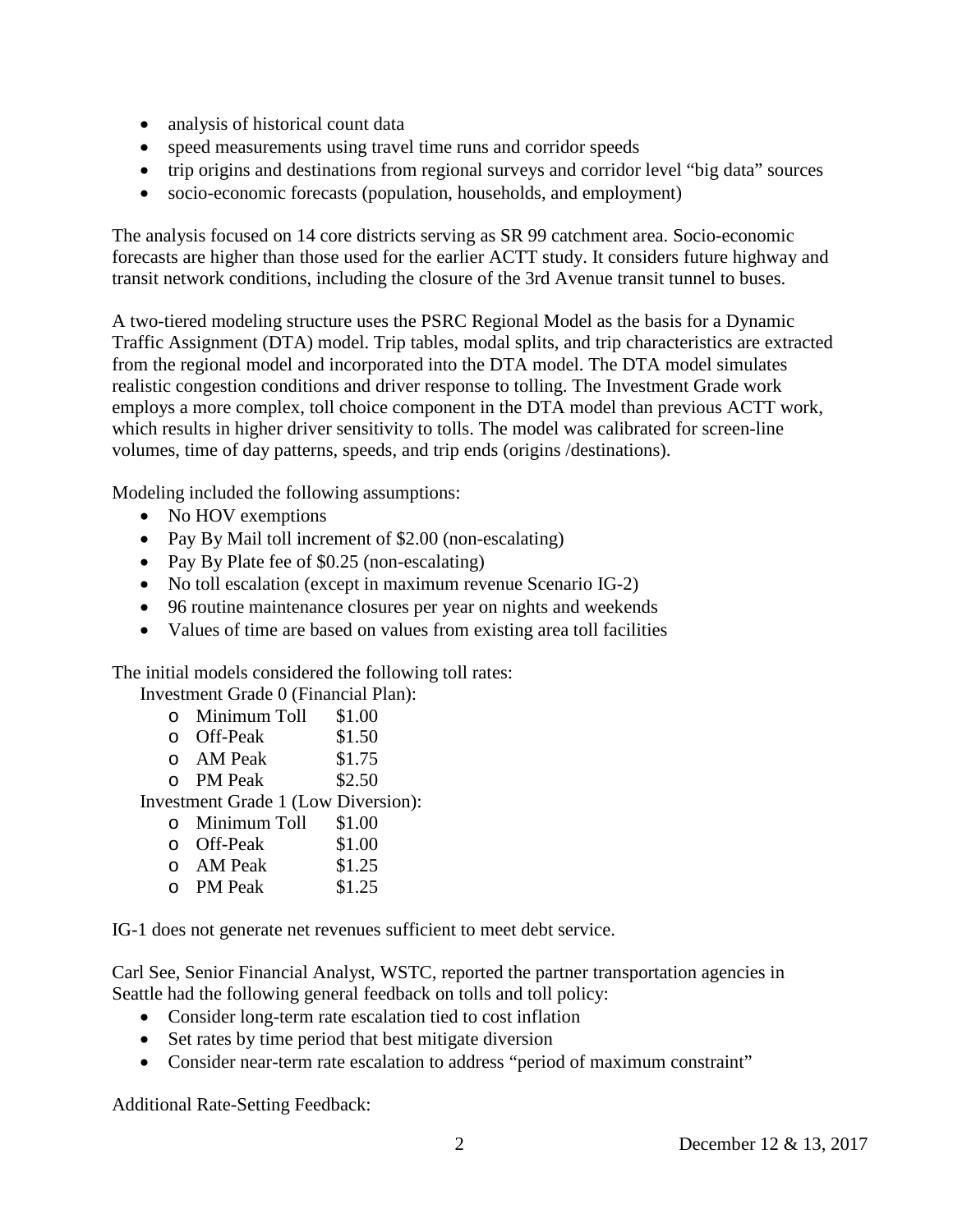- Exempt transit vehicles from paying tolls
- Exempt HOV, emergency/incident response, and maintenance vehicles
- Set freight (truck) rates that minimize diversion to other routes

Mr. See also noted policy ideas that would require legislative action to implement, as they relate to the use of funds or the debt repayment schedule. Mr. See noted that these ideas differ from current assumptions:

- Include toll funding to mitigate diversion impacts, including transit mitigation
- Additional support of mitigation for traffic management system improvements, including for freight movement
- Consider a 30 year debt repayment schedule
- Consider having toll revenue fund only O&M costs in excess of current viaduct O&M costs

The WSTC Tolling Team recommends the following rate scenarios for preliminary analysis:

- Option 1 –Annual/Periodic Escalation
- Option 2 Peak Shoulders & Lower Mid-Day Rates
- Option 3 –Lower Initial Rates with Escalation Tied to Completion of Transportation Projects in Downtown Core
- Option 4 –Lower Initial Rates with \$0.10 Escalation Step
- Option 5 –Lower Initial Rates with 5% Escalation Steps

Additional Suggestions included:

- Assess exemptions consistent with SR 520 Bridge.
- Assess truck toll rate multiplier consistent with all existing facilities.
- Identify options for distributing costs that further enable escalation options.

Scenarios will be revised, if needed, in late March. Public outreach on tolling will take place between April and June. The Commission will propose toll rates in July, and adopt in September.

#### [SR 99 Tunnel Toll Rate Setting](http://www.wstc.wa.gov/Meetings/AgendasMinutes/agendas/2017/December12/Documents/1212-BP02-SR99TollRateSetting-v2.pdf) [WSTC Tolling Subcommittee SR 99](http://www.wstc.wa.gov/Meetings/AgendasMinutes/agendas/2017/December12/Documents/1212-BP-2-WSTCTollingSubcommitteeSR99Analysis.pdf)

## **Action:**

In addition to the scenarios discussed at the meeting, the Commission asked for development of a scenario that excludes tolling at night and on the weekend (Commissioner Batra). **Follow-Up:** None at this time

## **PUBLIC COMMENT**

Mark Bandy, Transportation Operations Division Director, Seattle Department of Transportation, said that the City is concerned about truck traffic on the waterfront. Trucks over 30' are not allowed on downtown streets, but are allowed on Alaskan Way.

Larry Seaquist, former State Representative from Gig Harbor, observed that the study area for SR 99 tolling may be too small. GPS redirects his smartphone from far outside the study area.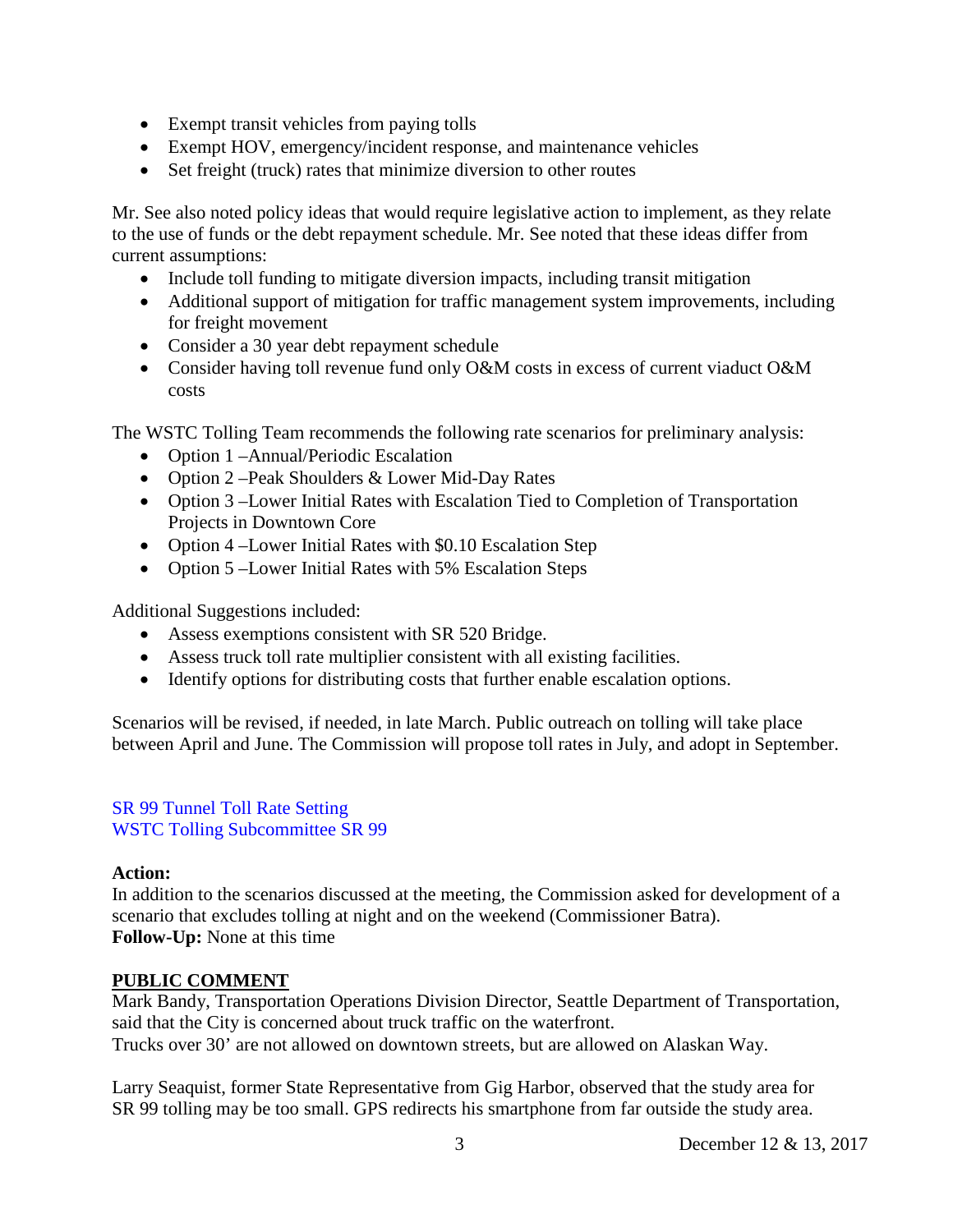Based on his experience with Tacoma Narrows Bridge tolling, Seaquist noted:

- Be extremely suspicious of WSDOT estimates of O&M costs;
- Costs of tolling should decline over time;

Mr. Seaquist also asked whether the Commission has asked if \$200 million is the correct amount to budget for. He doesn't think that anyone knows what the construction cost to the state will be. He suggested the Commission should alert the Legislature to the transportation chaos caused by the waterfront, convention center, and other construction.

# **WSDOT STATE FACILITIES ACTION PLAN**

WSDOT's new office of Urban Mobility and Access has developed a state facilities action plan to help inform the update of the regional transportation plan and improve coordination of major projects in the central Puget Sound region with cities, counties, and other partners.

Robin Mayhew, Director, Management of Mobility, WSDOT, reported that the I-5 Action Plan being developed addresses near-term operational and demand-management improvements, I-5 preservation needs, and seismic preparedness.

Example strategies to improve operations include:

- New and upgraded ramp meters
- Parking management at worksites and overcrowded park and rides
- HOV lane dynamic control
- Expand bus on shoulder
- Expand shift workers' use of transit
- First-and last-mile to transit improvements
- Expand use of telework, compressed work schedules and flexible start times
- Expand vanpools through community partnerships

\$1.2 billion is needed to preserve the 800 lane miles of I-5 pavement through 2040. In addition, life-cycle costs must be addressed for other highway elements including drainage culverts, storm water systems, illumination, signals, ITS, and barriers, totaling \$2.5 billion through 2040. Another \$1.1 billion is needed to retrofit bridges in the Puget Sound area, and an additional \$161M to finish the lifeline system. This estimate does not include \$550 million to retrofit multiple hollow-column structures in the Central I-5 corridor through Seattle.

WSDOT also is reviewing HOV lane effectiveness in three ways:

- Near-term actions to address specific operational issues
- Implementation of HOT lanes and express toll lane programs on I-405 and SR 167
- Initiating work to engage Puget Sound regional partners in a comprehensive review of HOV lane policies

Before opening HOV access to new classes of vehicles, existing vehicle demand in HOV lanes must be managed.

Moving forward, ongoing I-5 operational analysis work will include:

• Incorporate analysis recommendations into proposed I-5 Visioning and Scoping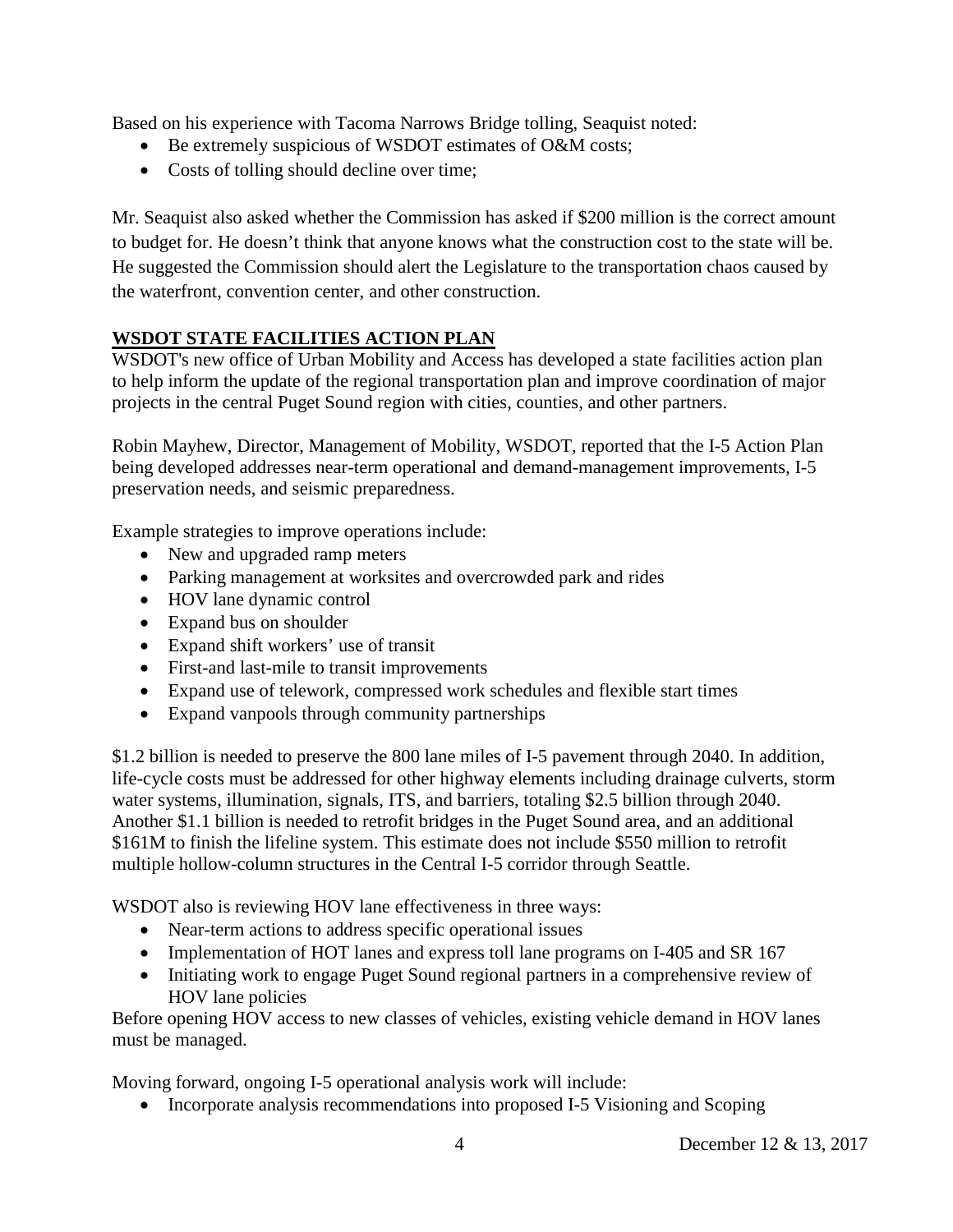- Extending modeling capability to cover full Tumwater to Marysville corridor
- Developing and testing performance of alternative scenarios
- Identifying near-term partnership opportunities to advance implementation
- Applying results to other corridors in Central Puget Sound as part of a Regional Managed System Plan.

## [Briefing: Strategic Issues Facing WSDOT in the Puget Sound Region](http://www.wstc.wa.gov/Meetings/AgendasMinutes/agendas/2017/December12/Documents/1212-BP4-StateFacilitiesActionPlan.pdf)

#### **Action:** *Continue to monitor*

**Follow-Up:** None at this time

## **I-405 EXPRESS TOLL LANES (ETLs) TWO YEAR UPDATE**

The I-405 Express Toll Lanes between Bellevue and Lynnwood have been in operation for 2 years. WSDOT reported on the performance of the I-405 ETLs, including results of a survey of public reaction and attitudes. Officials from two transit agencies that use the lanes reported on their travel times and ridership before and after ETL implementation.

The existing ETLs are part of a planned 40-mile corridor that will ultimately extend south to the Pierce County line. Previous HOV lanes were often as congested as general-purpose lanes during peak periods. Vehicle volumes have increased 3-24% depending on location and the number of people moving through the corridor has increased 5-30%. Average toll during peak periods: \$2.82. Two-thirds of tolls paid are under \$4.

Immediate next steps include:

I-405/SR 167 Direct Connector

- Under construction
- Open to traffic in 2019

Renton to Bellevue Widening and Express Toll Lanes

- Construction to begin in 2019
- Open to traffic in 2024

I-405 North End Improvements

• Legislature authorized \$5 million toward preliminary engineering

The Legislature established two performance standards for the lanes. Authorizing legislation requires closing the lanes as soon as practicable if they fail to meet both standards.

- Generate sufficient revenue to cover operations costs
- Move vehicles 45 mph 90 percent of peak periods.

The express toll lanes are generating enough revenue to support operations and to invest in improvements to the corridor. While the lanes are not meeting the speed target, it is primarily the southbound single-lane section bringing down the overall average. Between April and September, express toll lanes speeds moved 45 mph or faster 85% of the peak period. Previously, the HOV lane met this standard only 56% of the time (April-August 2015 data).

The peak-use shoulder lane, opened in April 2017, improved speeds in the northbound single lane section.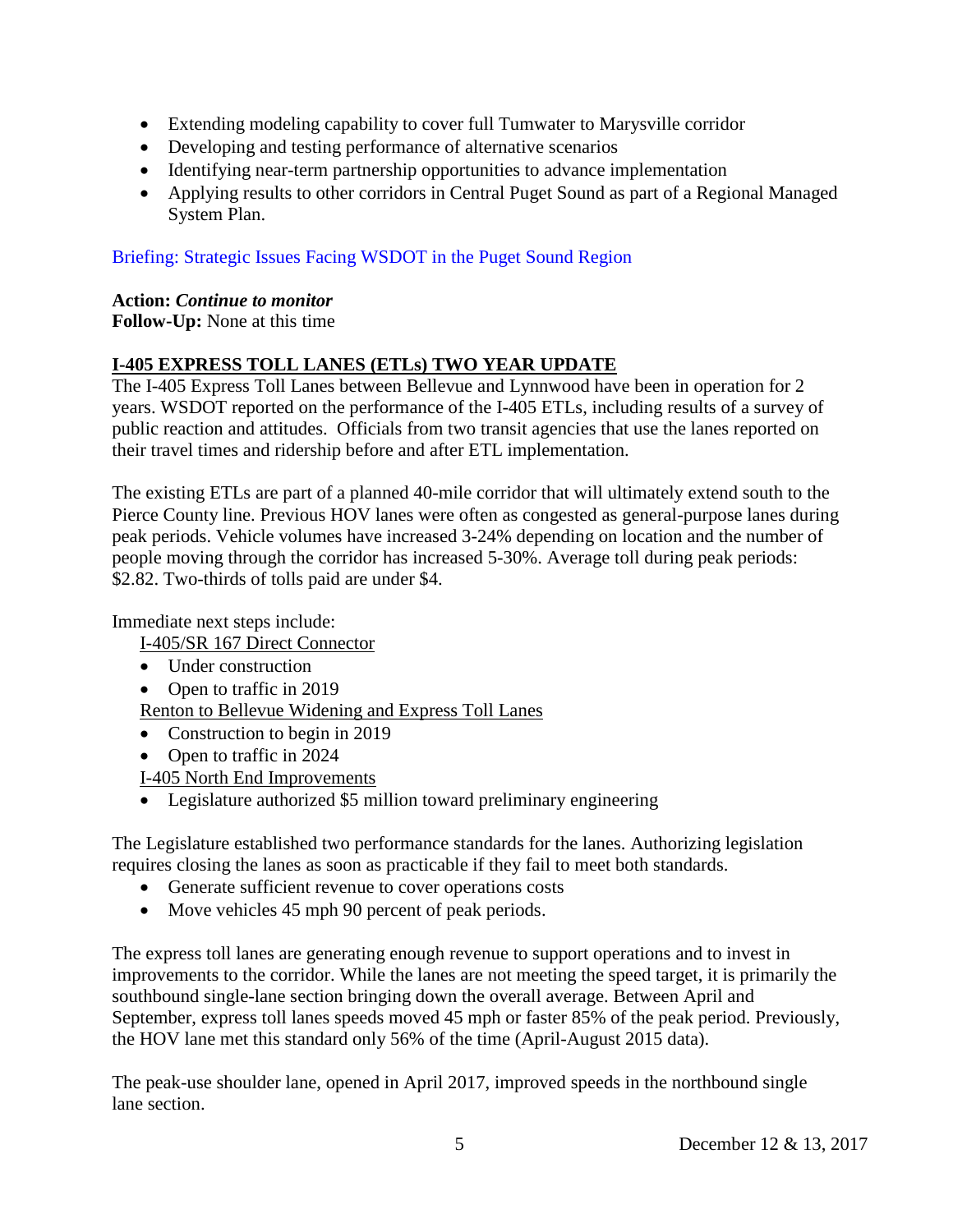• NB single lane moved at 45 mph 68% of the time in the peak period before improvement

• NB single lane moved at 45 mph 94% of the time in the peak period after improvements When looking at individual segments, the southbound single-lane section is the only section of the corridor to report under the target of 45 mph or faster during 90% of peak periods. This is pulling down the overall average.

In spring 2017, WSDOT conducted two public opinion surveys on the I-405 express toll lanes. One survey focused on *Good To Go!* customers and the other targeted I-405 drivers, including drivers who self-reported that they do not use the lanes. Both surveys found that 60% of drivers like having the option of a faster, more reliable trip.

- More than half of business survey respondents mostly or always use toll lanes
- Nearly two-thirds of respondents find toll lanes helpful for their work travel
- Most business respondents support funding future improvements with toll revenue

Consequences of removing express toll lanes

- Overall traffic performance degrades
	- o Continued regional growth creating even more demand
	- o No choice for a reliable trip without managed lanes
- Transit reliability suffers
	- o Sound Transit investing \$860M in I-405 Bus Rapid Transit system from Lynnwood to Tukwila
	- o Improvements achieved in Bellevue to Lynnwood segment would be lost
- New revenue source disappears
	- o No clear path or timeline for funding Renton to Bellevue improvements

Potential Next Steps to Accelerate North End Improvements

- With optimal delivery, and assuming funding can be identified, planned improvements between SR 522 and SR 527 could be delivered by 2024.
- With toll revenue only (pay as you go), southbound capacity improvements could be accelerated by staging the project in two construction contracts:

Phase 1A – Southbound Capacity (\$225M)

- o Partially rebuilds SR 522 interchange
- o Second southbound express toll lane between SR 522 and SR 527
- Phase 1B Northbound Capacity and Transit (\$225-275M *not inflated*)
	- o Second northbound express toll lane between SR 522 and SR 527
	- o Direct access ramp/Bus Rapid Transit station at SR 527
	- o Environmental and transit elements

Every weekday, over 7,700 people ride transit routes that rely on ETL travel time savings.

- King County Metro travel times on I-405 have improved 15-29 percent in the PM peak, and 3-7 percent in AM peak. King County Metro route 237 (Woodinville to Bellevue) is saving up to 10 minutes during weekday afternoon trips.
- Community Transit travel times have improved 7.5 percent northbound, and are more reliable in both directions. For comparison, buses experienced twice as much variability on I-5 as on I-405, resulting in \$2.6 million in added schedule maintenance costs for 2015.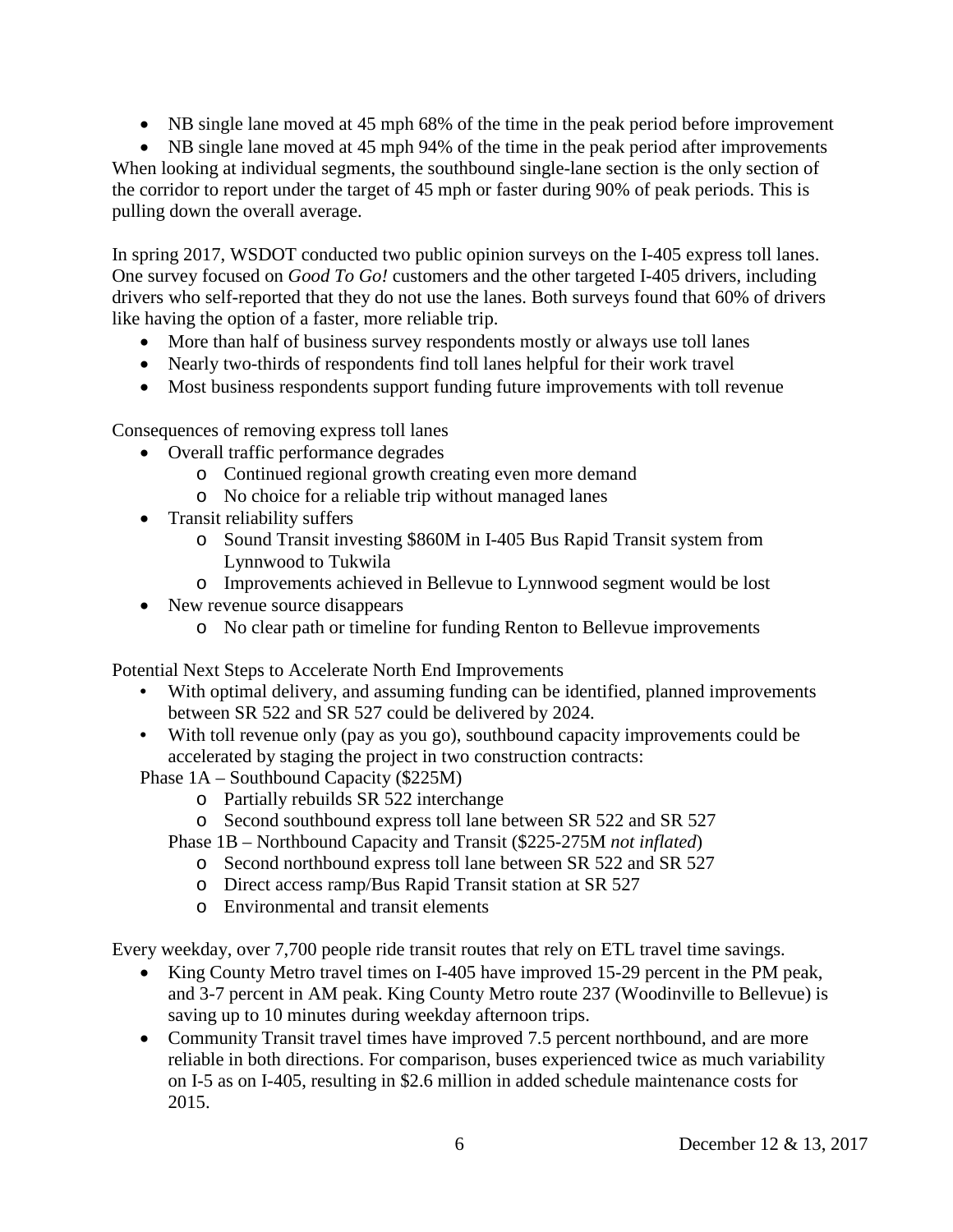• In contrast to other corridors around the region where Sound Transit bus travel times and reliability have decreased due to rising congestion, routes on the I-405 corridor have seen improvement in performance. Rather than degradation, performance improved 1 percent. In early 2018, the agency is working to begin developing the bus rapid transit (BRT) service on I-405 and SR-522, funded by 2016 voter approval of Sound Transit 3. Sound Transit's \$860 million in investments toward the 2024 opening of BRT assume the completion of express toll lanes.

Bernard Van de Kamp, HCT East Corridor Development Director, Planning Environmental and Project Development, Sound Transit reported that ST experience is similar to Community Transit and Metro. ST has seen a 1-2% improvement in speed and a 4-5% improvement in ridership from 2014 – 2016.

Under ST 3, I-405 Bus Rapid Transit is a fully funded 37-mile corridor from Lynnwood to Burien. It includes 11 BRT stations in 7 cities, 3 parking facilities, and a transit center and is scheduled to open in 2024. It will provide 10-minute peak, 15-minute off-peak headways for I-405 BRT, up to 19 hours of service between Monday-Saturday and up to 17 hours on Sunday.

[I-405 Two-Year Update](http://www.wstc.wa.gov/Meetings/AgendasMinutes/agendas/2017/December12/Documents/1212-BP5-I4052YearUpdate.pdf) [I-405 Bus Rapid Transit](http://www.wstc.wa.gov/documents/1212-BP5-I405BusRapidTransit.pdf) Community Transit - [Customer Journey with ETLs](http://www.wstc.wa.gov/Meetings/AgendasMinutes/agendas/2017/December12/Documents/1212-BP5-CommunityTransitCustomerJourney.pdf)

**Action:** None **Follow-Up:** None at this time

## **PUBLIC COMMENT**

David Hablewitz suggested the Commission provide an opportunity for a panel presentation to counter the information provided. He said that most of the toll revenue is coming from Snohomish County drivers using the ETLs.

He said that the review did not mention collisions, which have increased and which delay the travel. He recommended that two-person carpools have priority over SOVs.

Michael Appleby said that he supported tolling on SR 167, but he does not support it on I-405. Tolling on I-405 is not popular; if you travel between 10 am and 2:30 in the afternoon, there is often congestion in the GP lanes, despite low tolls on the ETLs. Why not reserve the left lane to 3+ carpools and buses, allow 2+ HOV in the other lane?

# **TACOMA NARROWS BRIDGE (TNB) FINANCIAL PLAN UPDATE**

Rob Fellows, Manager, Policy & Planning, WSDOT, reported that FY 2017 traffic was 1.4 percent below forecast. Traffic was up over 2016, but by a smaller amount than expected. This is considered a small forecast variance.

The current November 2017 forecasts projects this lower growth rate will continue. Cumulative toll and fee revenues over the FY 2017-19 biennium in the current forecast are \$2.9 million less than reported in the November 2016 forecast.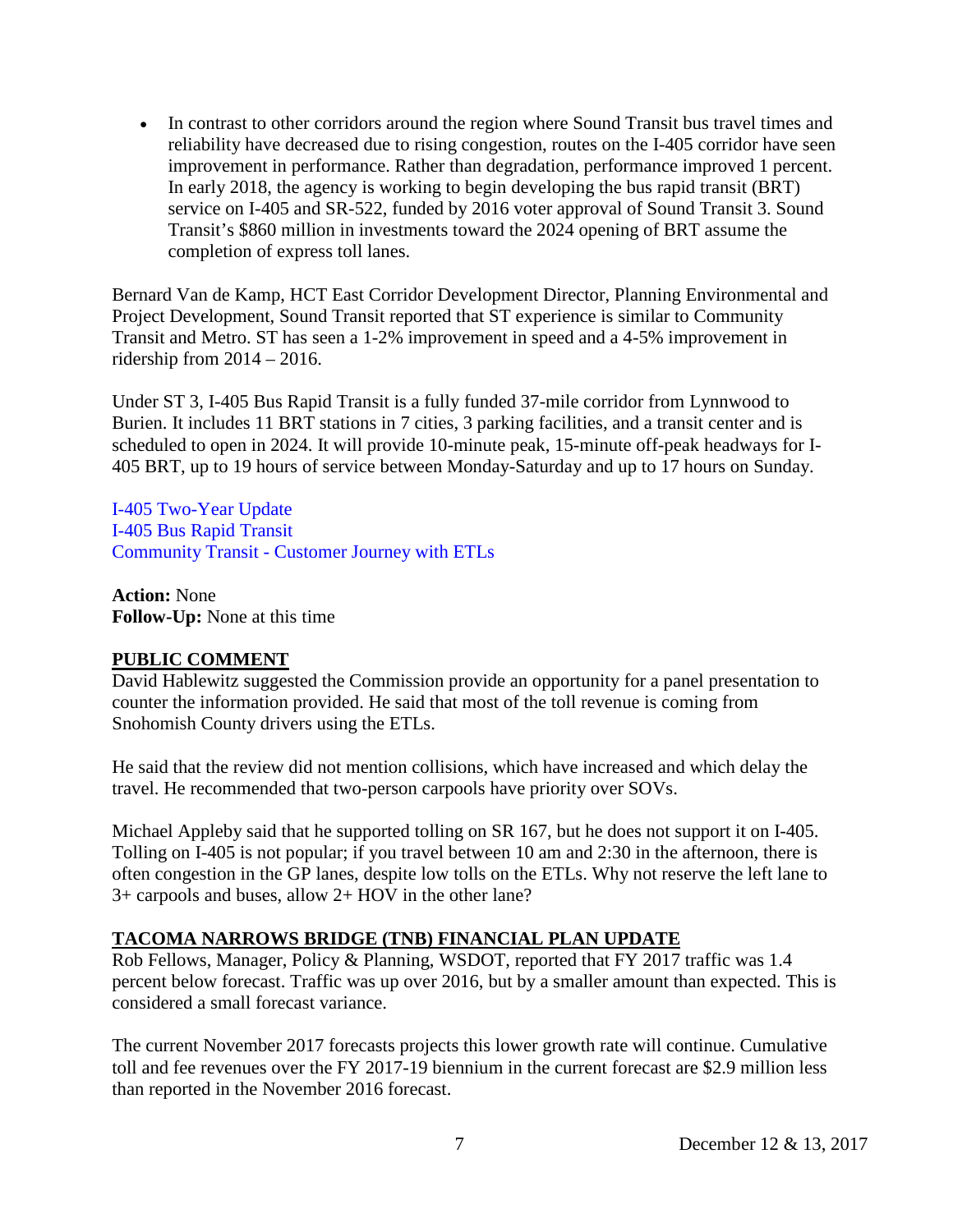Total reported toll revenue was near forecast, with a variance of -0.5 percent. FY 2019 Revenue includes a \$5 Million short-term loan from the Motor Vehicle Fund that must be repaid in FY 2020. Cost changes for FY 2018 and 2019 from previous year's financial plan include biennium expenditures up by \$1.5 million

Looking out to 2021:

- Repair and replacement of toll equipment such as cameras and toll readers is needed at the mid-point of toll collection on the bridge (unchanged from last year's financial plan)
- TNB fund balance is projected to go below sufficient minimum balance during March through June in 2019.

In order to maintain fund sufficiency at current toll rates through FY 2019, the following policy options could be considered individually or in whole:

•Allow the 3-month rolling fund balance to dip below the defined SMB

•Redefine the Sufficient Minimum Balance to \$10 million

•Utilize Civil Penalty Revenue in the definition of revenue allowable to pay debt service, therefore closing the gap between the fund balance and SMB

#### [TNB Financial Plan](http://www.wstc.wa.gov/Meetings/AgendasMinutes/agendas/2017/December12/Documents/1212-BP7-TNBFinancialPlan.pdf)

#### **Action:** *Consider revisions to SMB policy*

**Follow-Up:** None at this time

## **TACOMA NARROWS BRIDGE (TNB) REFINANCE WORK GROUP DRAFT RECOMMENDATIONS**

The Commission has led a work group of legislators and community leaders to assess options for the long-term toll payer relief for the TNB. Senior Financial Analyst Carl See reported that the Work Group held four meetings to develop its recommendations, due on January 5.

The Work Group Problem Statement: \$125 million in remaining debt service increases. The escalating debt service structure sets apart the TNB facility from financing for Washington State's other tolling facilities and has contributed to rising toll rates since the opening of the facility in 2008. This financing structure is not consistent with best practices, and is not supported by the Washington State Office of the State Treasurer.

Draft Recommendation Objectives:

To mitigate the impact of the debt service structure, the Work Group identified three objectives:

- Maintain toll rates at FY 2018 levels.
	- Addresses the impact of historical and future inequity caused by the escalating debt service.
	- Recognizes the burden on toll ratepayers caused by escalating toll rates.
- Funding to address immediate funding needs in the next 1-2 biennia.
	- Without financial support, WSDOT and the Commission project TNB toll rates to increase in FY 2020.
	- Overall funding needs for the next two biennia exceed the value of debt service increases.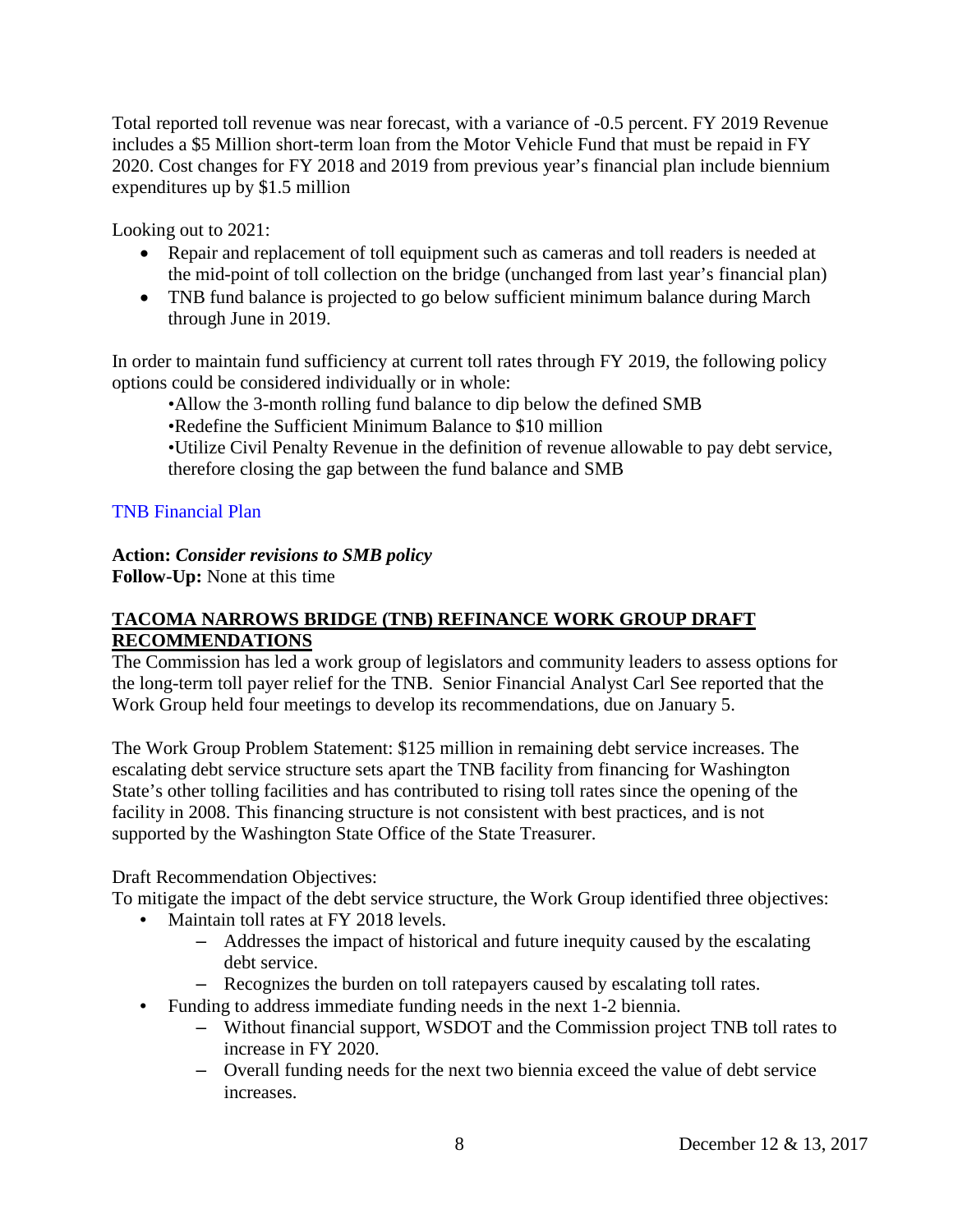- Will serve to maintain current toll rates, sets a precedent for additional financial support, and provides a down payment on future funding needs.
- Long-term plan to address increasing debt service costs.
	- The Legislature should declare or indicate its intent on how to use provided funds consistent with addressing the problem statement of increasing debt service costs, while supporting the capacity to maintain current toll rates.
	- Such intent may accompany funding for the full \$125 million in the budget, or in the case of partial funding, be policy direction for future budgets.

The Work Group intends one of the following policy bill scenarios be paired with either of the recommended funding scenarios.

- Scenario 1: Declare or indicate intent for future funding that fully addresses the \$125 million in debt service increases, while maintaining current (FY 2018) toll rates.
- Scenario 2: Require biennial mandatory reporting to the legislature on TNB funding needs from the Commission.

In the course of determining funding recommendations, the TNB Work Group identified several options that would not fully address the problem statement and objectives, but would support cost reduction and toll payer relief. These include:

- Motor Vehicle Fund loan forgiveness
- Use of additional bridge loans to support TNB fund sufficiency
- Use of non-toll Revenue for TNB repair and replacement costs
- Pro-Rate or defer facility repair and replacement costs and Customer Service Center procurement costs scheduled for FY 2027 – FY 2030
- Assess toll vendor and O&M costs to identify savings opportunities

## [TNB Refinance Work Group Draft Recommendations](http://www.wstc.wa.gov/Meetings/AgendasMinutes/agendas/2017/December12/Documents/1212-BP8-TNBFinanceWorkGroup.pdf)

**Action:** None **Follow-Up:** None at this time

#### **PUBLIC COMMENT**

Larry Seaquist stated that the Tacoma Narrows Bridge toll payers are unfairly burdened. Bridges, tunnels and ferries being paid for in different ways is unconstitutional.

#### **COMMISSION BUSINESS**

Commissioner Jennings moved and Commissioner Young seconded the motion approving the October 17 & 18, 2017 meeting summary. The motion was approved unanimously.

Commissioner Jennings moved and Commissioner Young second the motion approving the November 15, 2017 meeting summary. The was approved unanimously.

Staff provided an overview of the Commission's Draft 2017 Annual Report.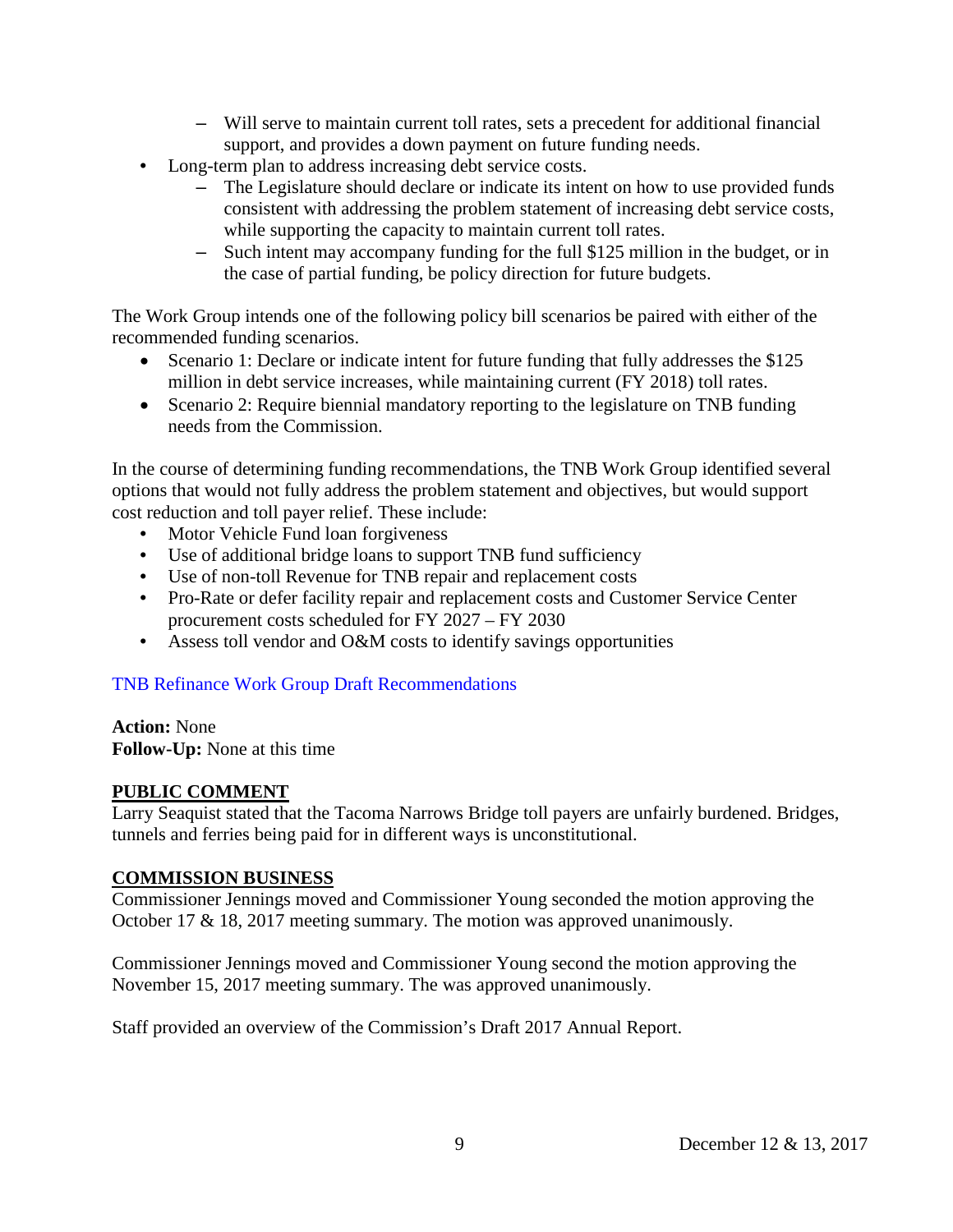## **COMMISSIONER REPORTS**

Commissioner Litt said that Phase 2 of the 2035 Washington Transportation Plan has been forwarded to the Secretary of Transportation for review and approval. He expressed concern about the lack of transparency in development of the final plan and responding to comments. He noted that the RTPOs would like to have a project list included in the WTP.

Commissioner Batra was busy attending Tacoma Narrows Bridge (TNB) workgroup, I-405 Executive Advisory Group, and tolling team meetings. He met with a private developer in Renton who is interested in water taxis on Lake Washington. He also attended an ACES Workshop in Seattle led by Tom Alberg and Inrix. Legislators expressed concern about addressing all four approaches simultaneously. He also attended a ferry workshop focused on passenger ferries around Puget Sound. TNB toll solutions are excellent ideas and he hopes there will be the opportunity to present them.

Commissioner Jennings attended the I-5 Bridge over the Columbia meetings. He also participated in RTC and tolling meetings. He likes the idea of modeling no tolls at night, if that works. Commissioner Jennings prefers keeping tolls low while construction of other projects continues. He would like the commission to continue to monitor TNB. He sees that AVs will be putting professional drivers out of work.

**Action:** None **Follow-Up:** None at this time

#### **SECRETARY REPORT**

Roger Millar, Secretary, WSDOT, highlighted WSDOT progress in 2017, including completion of the tunnel dig under Seattle, the imminent closure of the Pt. Defiance route for Amtrak passenger trains, and the opening of the bicycle-pedestrian path on the SR 520 Bridge.

He also talked about the progress on the Snoqualmie Pass project, including the new snow bridge that should help alleviate avalanche closures.

WSDOT will issue the RFP this winter for design-build work on the Montlake interchange, the next step in completing the SR 520 expansion to I-5.

**Action:** None **Follow-Up:** None at this time

## **ROAD USAGE CHARGE PILOT UPDATE**

Jeff Doyle, Partner, D'Artagnan, reported that technical design & setup is nearly complete. To be completed prior to the January launch:

- Network of vehicle licensing offices to provide in-person odometer reading support
- Help desk and participant support
- Design and programming of smartphone application

Scheduled for later (after January launch):

• Testing and launch of financial interoperability testing with OReGO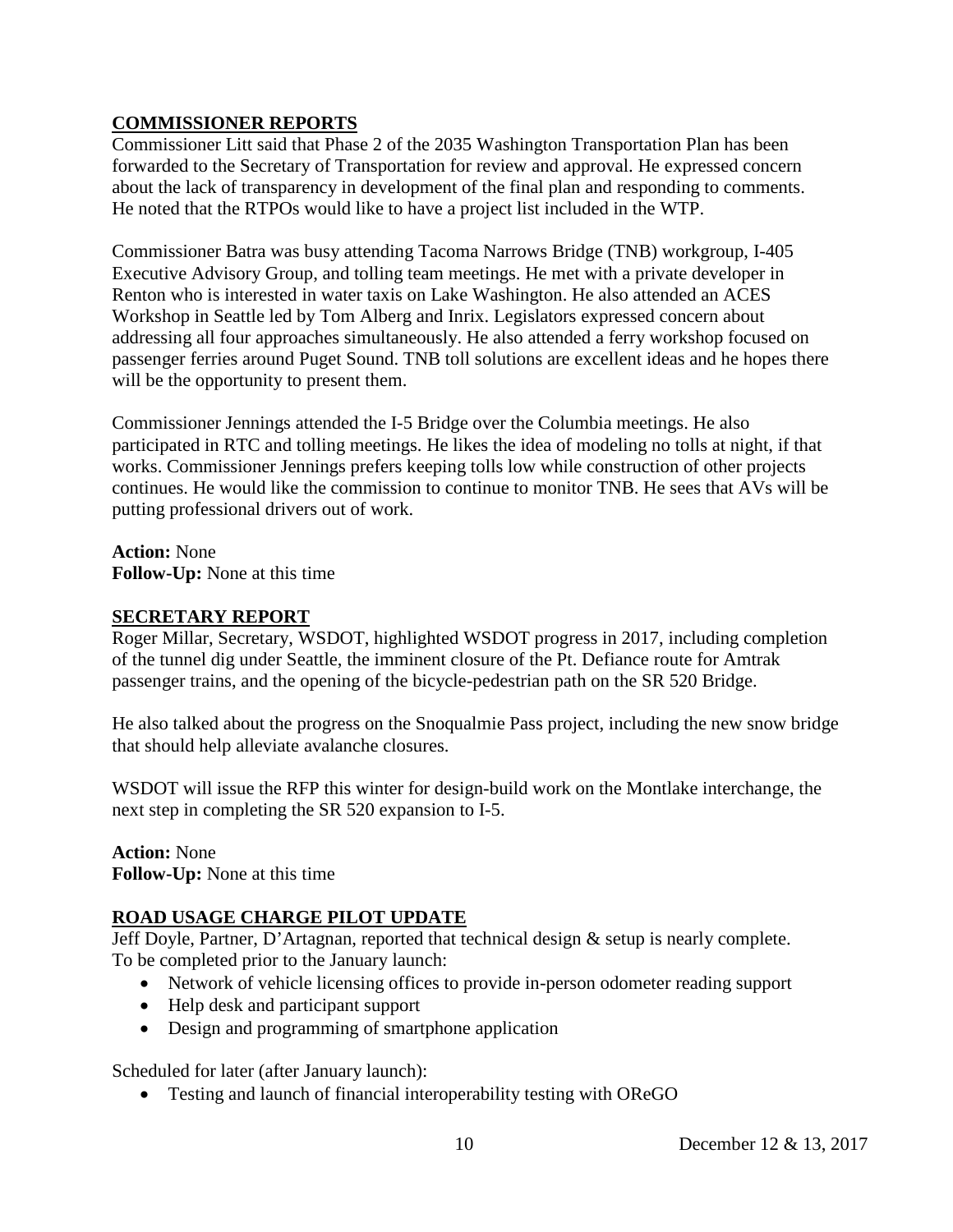• Organizational design (potential roles for government, private sector in a future RUC system)

Mr. Doyle indicated that work also continues:

- Coordination with Oregon DOT to establish parameters for financial interoperability test
- Outreach to stakeholders, responding to media requests
- Organizational design concepts for a future RUC system in Stage 2
- Outlining scope of 18+ policy issues for research and analysis in Stage 2

Commissioners asked what is the granularity of the GPS system. Will it count miles traveled on the ferry? No – the car must be moving. On a private road? There may be a difference between the two service providers.

[Washington State Road Usage Charge Pilot Project Update](http://www.wstc.wa.gov/Meetings/AgendasMinutes/agendas/2017/December13/Documents/2017-1213-BP12-WARUCPilotProjectUpdate.pdf)

# **Action:** *Continue to monitor RUC Pilot Program*

**Follow-Up:** None at this time

# **STATE OF WASHINGTON AUTONOMOUS VEHICLE WORK GROUP**

In June, Governor Inslee Issued Executive Order 17-02 regarding testing and operation of autonomous vehicles on public roads in Washington and, created a state agency work group to advance the Executive Order.

Ted Bailey, Engineering Manager, Major Electrical Systems and Operational Initiatives, WSDOT, discussed the work WSDOT is doing to prepare for connected and autonomous vehicles. Are we focused on replacing the human driver with a robot? Alternatively, enhancing the lives of the people we serve. When will AVs arrive? It depends on whom you ask.

Benefits:

- Safety: currently 34,000 deaths each year, 94% likely correctable
- Mobility: "It Depends." Vehicle Miles Travel (VMT) could go down 60% or up 200%. It depends on who owns the vehicles, private or shared mobility
- Infrastructure Sustainability: At full penetration of SAE Level 5 what is really needed beyond the pavement
- Inclusion: Reclaimed mobility, independence and quality of life for those that can no longer drive themselves
- Time: Reclaimed ability to work, play, sleep, eat, text while you travel
- Environment: Vehicles will likely be 100% electric; with shared mobility VMT drops

# Challenges:

- 1. Insurance How do you assign responsibility
- 2. Legislation Regulating too far too fast could hinder innovation.
- 3. Cybersecurity
- 4. Funding for transportation system. Will AV's usher in a replacement for the gas tax
- 5. Public Acceptance
- 6. Technological requirements are uncertain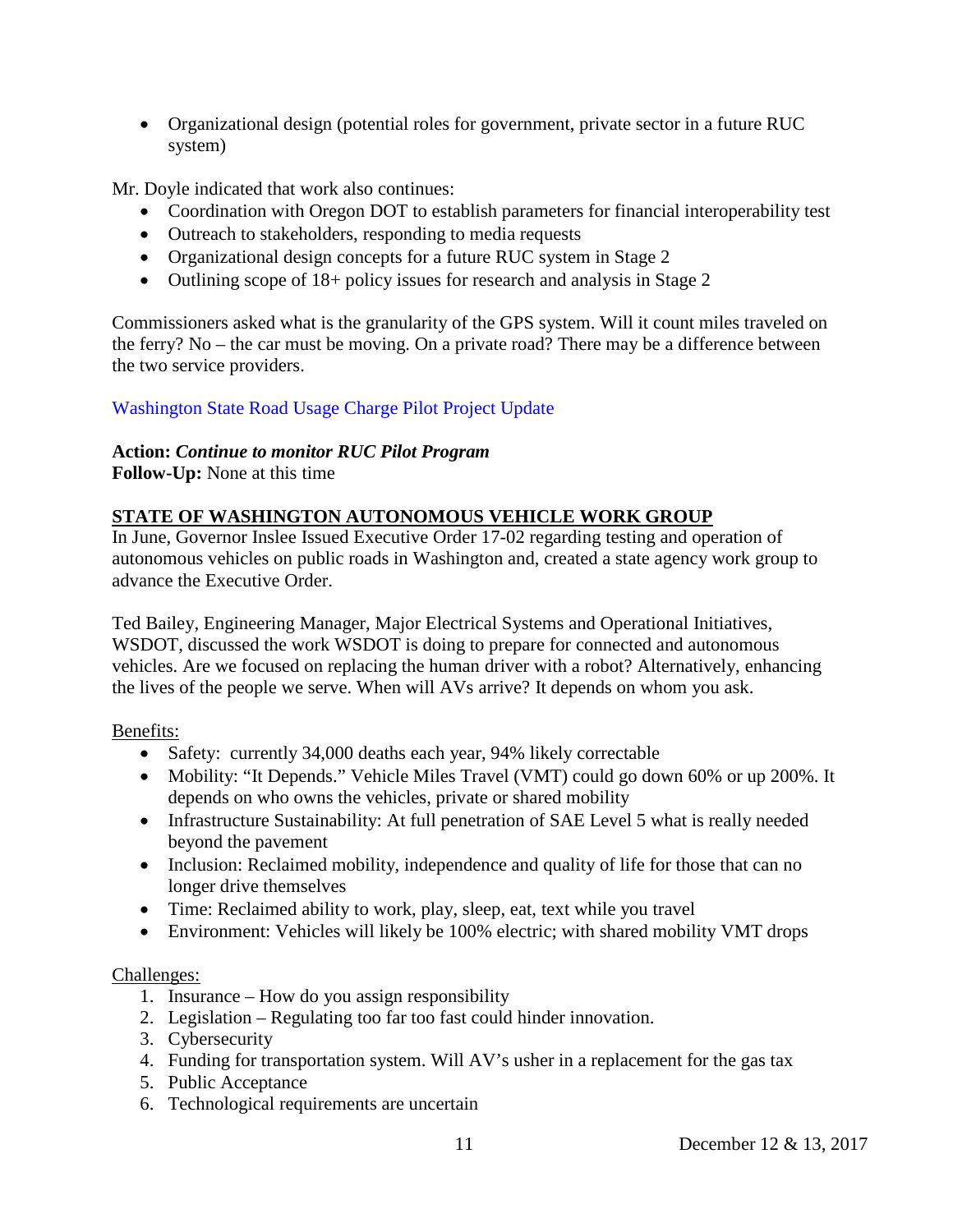- 7. Pilot testing restrictions Controlled facilities or public roads
- 8. Education assessing the trusted sources for information
- 9. Technical capability and capacity of the current workforce
- 10. How do you plan for something that's not fully understood
- 11. Too many unknowns

Governor's Internal Task Force meets monthly. Washington wants to be fast-following, but not in the lead.

#### How is WSDOT Preparing?

Successfully tested Vehicle 2 Infrastructure (V2I) technology on I-5 to replicate the functionality of Active Traffic Management through in-vehicle messaging using DSRC connected vehicle technology. At Level 4 and 5, will gantries and ramp, meters be needed.

Enhancing Roadway Safety and Operations – UW. Collecting and sharing information between pedestrians, bicycles, transit vehicles and traffic signals to enhance safety and operations through DSRC.

Preparing for changes in Traffic Signal Operations – WSU. What locations would benefit from CV equipment first and how should we adjust traffic signal timing?

Traffic Signal Project: Communicating traffic signal information to vehicles through the cloud

- 2 Locations along US 2 North of the City of Spokane
- 2 Locations along US 2 West of the City of Spokane
- 10 Locations along SR 522 North of Lake Washington through the Cities of Lake Forest Park and Kenmore
- 6 Locations along SR 305 from the Bainbridge Island Ferry Terminal to the City of Poulsbo
- 4 Locations along SR 500, between I-5 and I-205, through the City of Vancouver

Work Zone Safety Pilot

- Pilot Truck and Autonomous Attenuator Vehicle
- 2018 Pilot with Other States
- Considering Low Speed Striping Operations

Preparing to improve roadway Signing and Striping: "Good for human drivers today … Prepares for AV's tomorrow." Preparing a plan for how to approach an increased programmatic biennial investment in signing and striping.

What else could we pursue?

- 1. Look at cities and counties that are focused around pick-up drop-off zone policies Allowing people to be picked up and dropped off anywhere may negatively impact congestion
- 2. Support legislation that supports continued DSRC deployment and protects the 5.9 GHz public safety band for interference-free operations
- 3. Consider opportunities to leverage public roadway right of way assets in support of CV deployments. (e.g. Delaware recently passed legislation to allow telecom companies to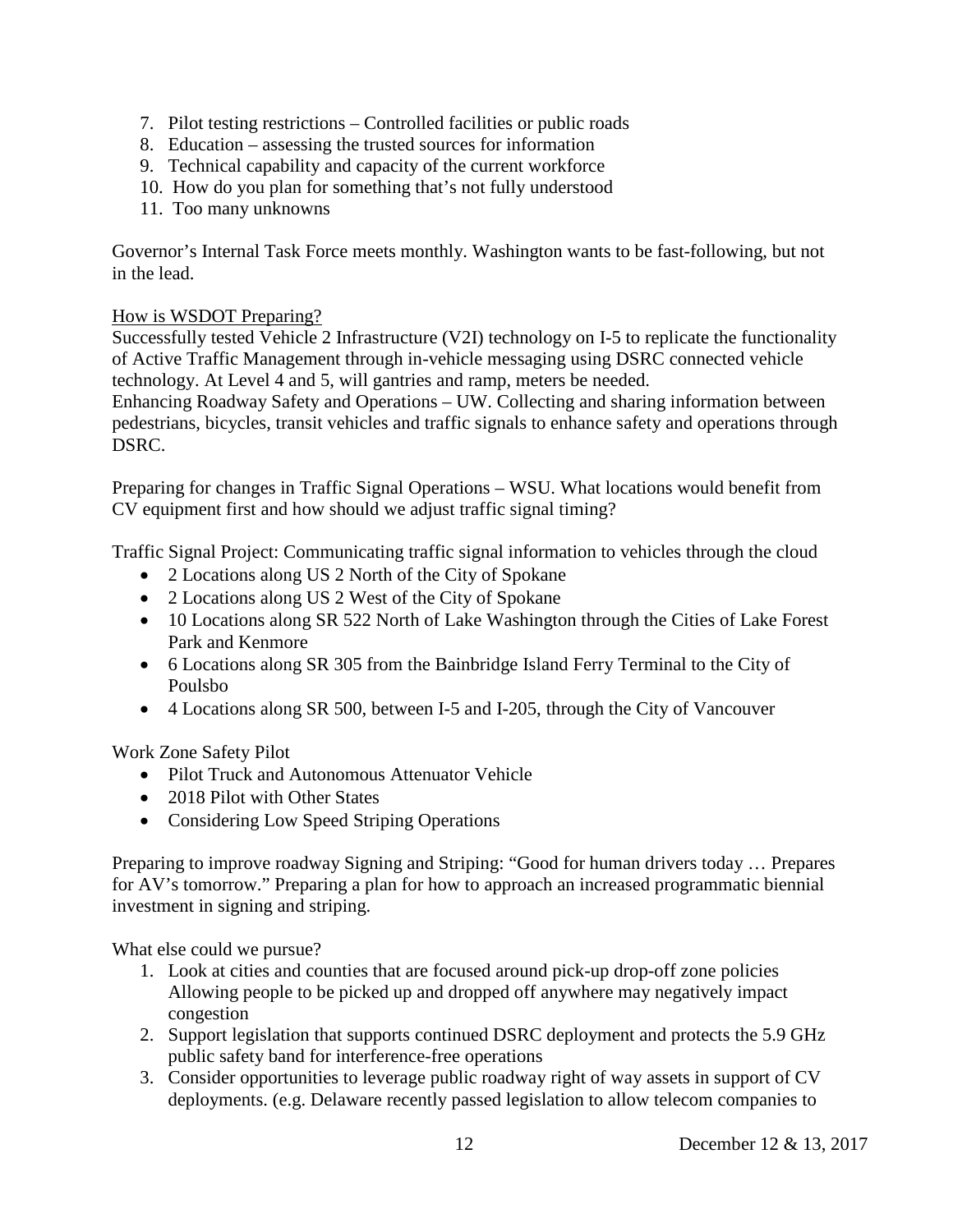construct cell towers on state R/W in exchange for the installation of CV supporting technologies)

- 4. Explore the potential to expand the scope of use for the funds that are generated from the current \$150 Electric Vehicle car tab fee
- 5. Improve real-time communication of ongoing work zone operations
- 6. Improve real-time communication of construction activities

Is the ideal autonomous car one that will let you do what you want when you want right up until the point until you have an incident then the technology takes over? Toyota thinks so…

- They are developing a system called "Guardian." The goal is to make a human driven car un-crash able.
	- Toyota Level 4 cars will be sold with the Guardian System
	- Full Level 4 in a geofenced area
	- Full self-control with "guardian backup" in areas where humans still desire to drive the car

Secretary Millar reflected that DOT peers are looking at connected and coordinated:

- Let the technology shake out
- Give people options in the face of congestion
- Be aware of disruptive technology, but harness the tech for the future we want, not the future that industry gives us

**Action:** None **Follow-Up:** None at this time

## **REFLECTIONS AND NEXT STEPS**

Following the TNB discussion, Commissioner Serebrin is interested in the balance between taxing and tolling. There are questions of equity.

Commissioner Young shares Commissioner Serebrin's views. Commissioner Young was moved by Mr. Seaquist's comments and thinks that we need to look at a statewide approach to tolling, fare setting, taxation and regional burdens.

Chairman Litt noted that when manage traffic with dynamic tolls, we need to look at who benefits. He would love to see something happen to provide TNB toll-payers relief.

**Action:** None **Follow-Up:** None at this time